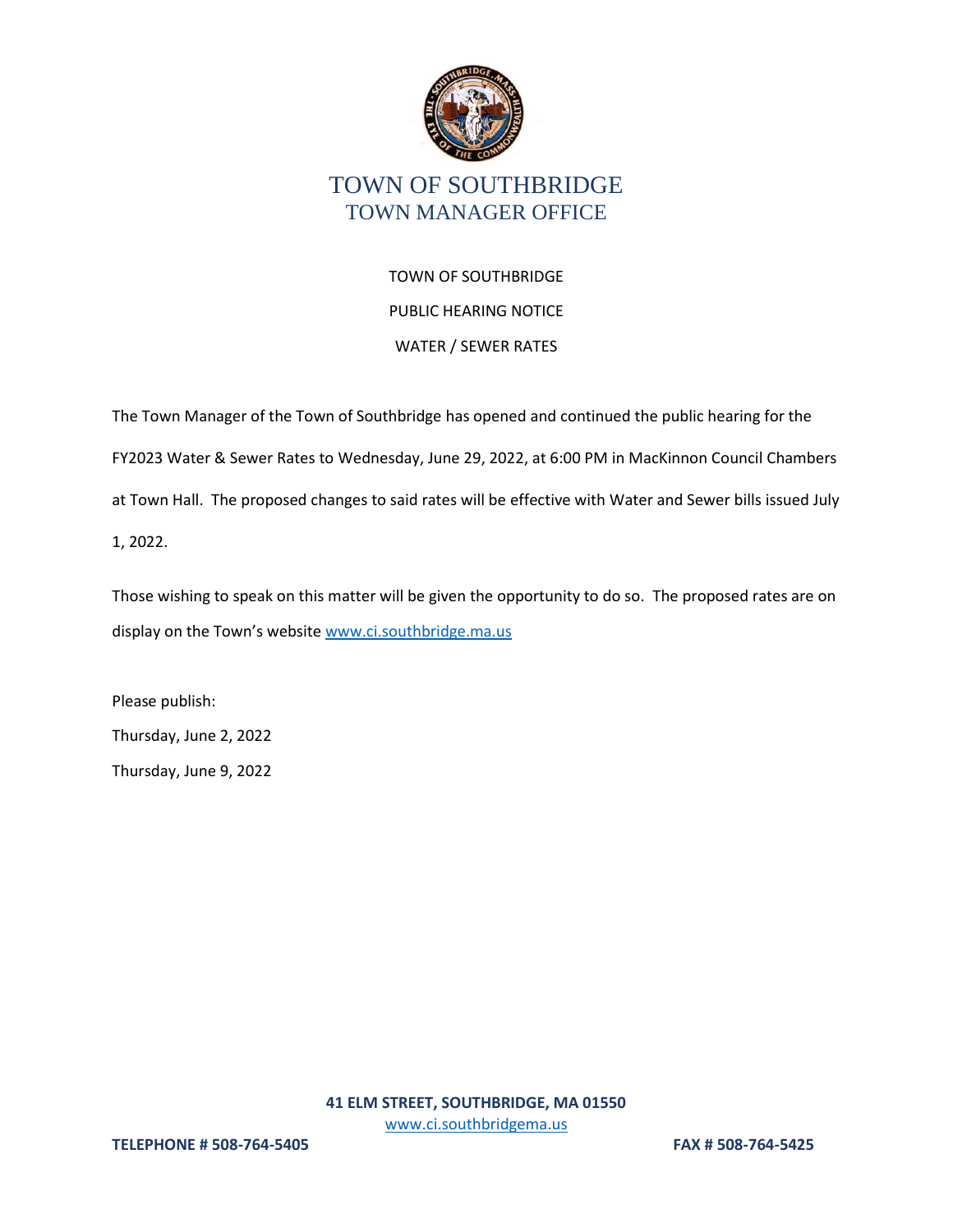# **WATER**

# **TOWN OF SOUTHBRIDGE**

## **WATER FEES and CHARGES**

## **AMENDED AND REISSUED**

# **June 22, 2022**

## **Effective July 1, 2022**

#### **Authority**

As follows: Article XVIIII "Water Regulations" Section 22A – The Town Manager shall establish water rates and fees following a public hearing on the same matter.

#### **FY 2023 COMMITMENTS & BILLING**

#### **Metered Quarterly Consumption Charge per hcf (100 cubic feet)**

| First 500 cubic feet                         | \$3.46 |
|----------------------------------------------|--------|
| Next 3,500 cubic feet                        | \$4.04 |
| Next 15,000 cubic feet                       | \$4.79 |
| Next 81,000 cubic feet                       | \$5.73 |
| Over 100,000 cubic feet                      | \$6.72 |
| Effective all bill issued after July 1, 2022 |        |

| <b>Meter Size</b>   | <b>Quarterly Base Charges</b> |  |
|---------------------|-------------------------------|--|
| $5/8$ inch          | \$69.83                       |  |
| $\frac{3}{4}$ inch  | \$76.80                       |  |
| 1 inch              | \$97.77                       |  |
| $1\frac{1}{2}$ inch | \$125.64                      |  |
| 2 inch              | \$202.55                      |  |
| 3 inch              | \$768.16                      |  |
| 4 inch              | \$977.65                      |  |
| 6 inch              | \$1,466.49                    |  |
| 8 inch              | \$2,025.14                    |  |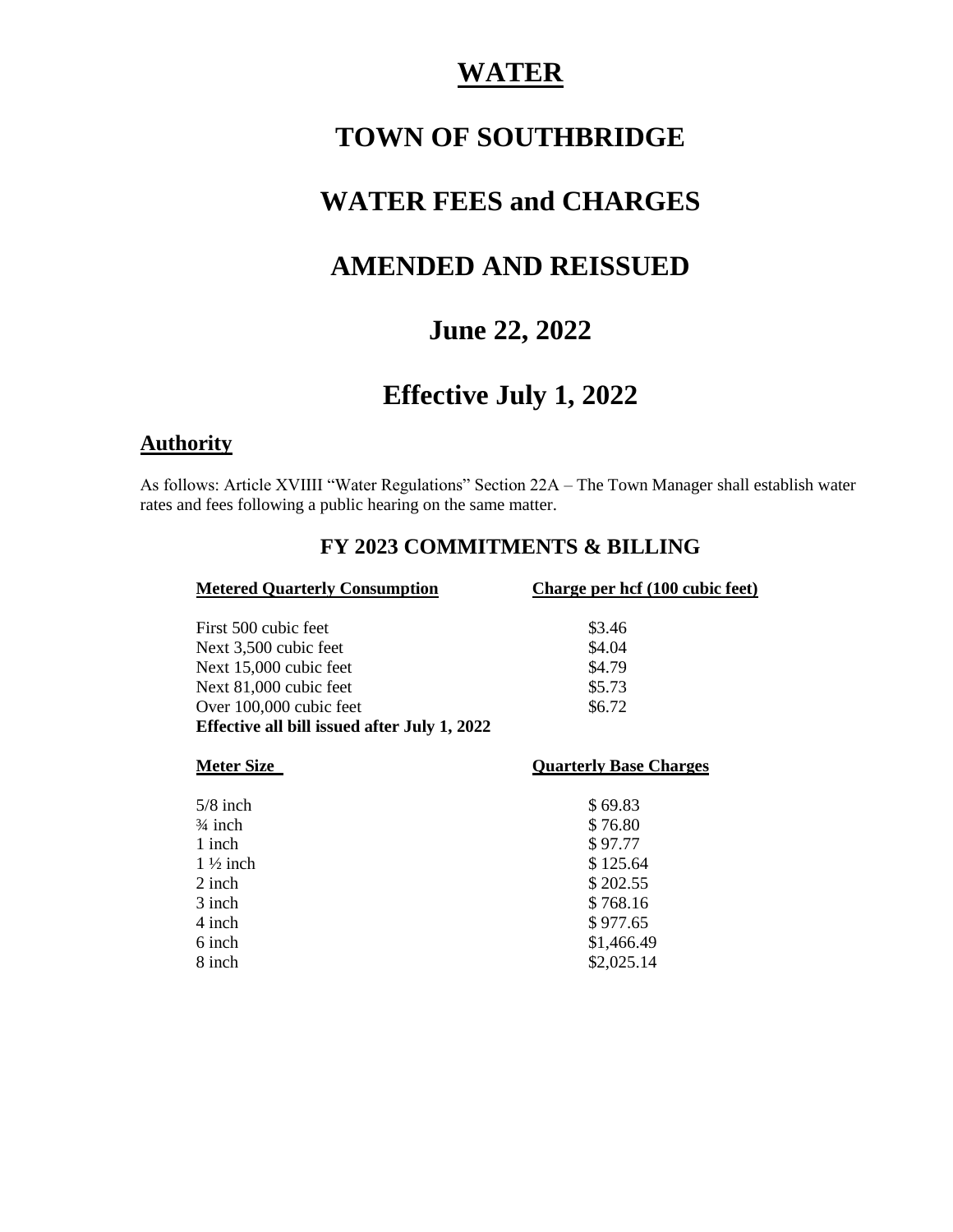#### **SERVICE FEES SCHEDULE**

| <b>FEE</b>                                                              | <b>AMOUNT</b>                                                     | <b>DESCRIPTION</b>                                                                        |
|-------------------------------------------------------------------------|-------------------------------------------------------------------|-------------------------------------------------------------------------------------------|
| 1. Installation of Outside<br><b>Meter Reader</b>                       | \$NC                                                              | Install meter with outside reader                                                         |
| 2. Return Check Fee                                                     | $$25.00$ or<br>1% of check<br>face value which-<br>ever is larger | <b>Insufficient Funds Charge</b>                                                          |
| 3. Curb Cock Shut Off Order<br>Normal working hours                     | \$50.00                                                           | Scheduled turn off water service requested<br>by customer                                 |
| 3a.Curb Cock Shut Off Order<br>Normal working hours                     | \$75.00                                                           | Turn off water service delinquent<br>account or for damages caused by customer            |
| 4. Curb Cock Shut Off or<br>Turn on - after hours                       | \$90.00                                                           |                                                                                           |
| 5. Curb Cock Turn On Fee                                                | \$50.00                                                           | Following meter turn-off                                                                  |
| 6. Water Use Recheck Charge                                             | \$N/C                                                             | Reread meter                                                                              |
| 7. New Account Charge                                                   | \$N/C                                                             | New Account activation of water<br>service                                                |
| 8. Reinstallation of meter                                              | \$N/C                                                             |                                                                                           |
| 9. Illegal Water Use Charge                                             | \$500.00 first offense<br>\$1500.00 second offence                | Use of water without application for service<br>or other unauthorized use.                |
| 10. Remove Meter Charge                                                 | \$60                                                              | Remove meter - delinquent account or<br>Damage caused by Customer                         |
| 11. Turn Off at Main Charge                                             | \$100.00                                                          | Turn off service at main or plug<br>Customer request                                      |
| 12. Broken Meter Lock or Seal \$300.00                                  |                                                                   | Broken meter lock or seal                                                                 |
| 13. Relocate Meter<br>Meter Size<br>$5/8" - 2"$<br>$2" - 4"$<br>over 4" | \$150.00<br>\$500.00<br>\$1500.00                                 | Move meter - same Premise at<br>Customer's request - no plumbing<br>involved except meter |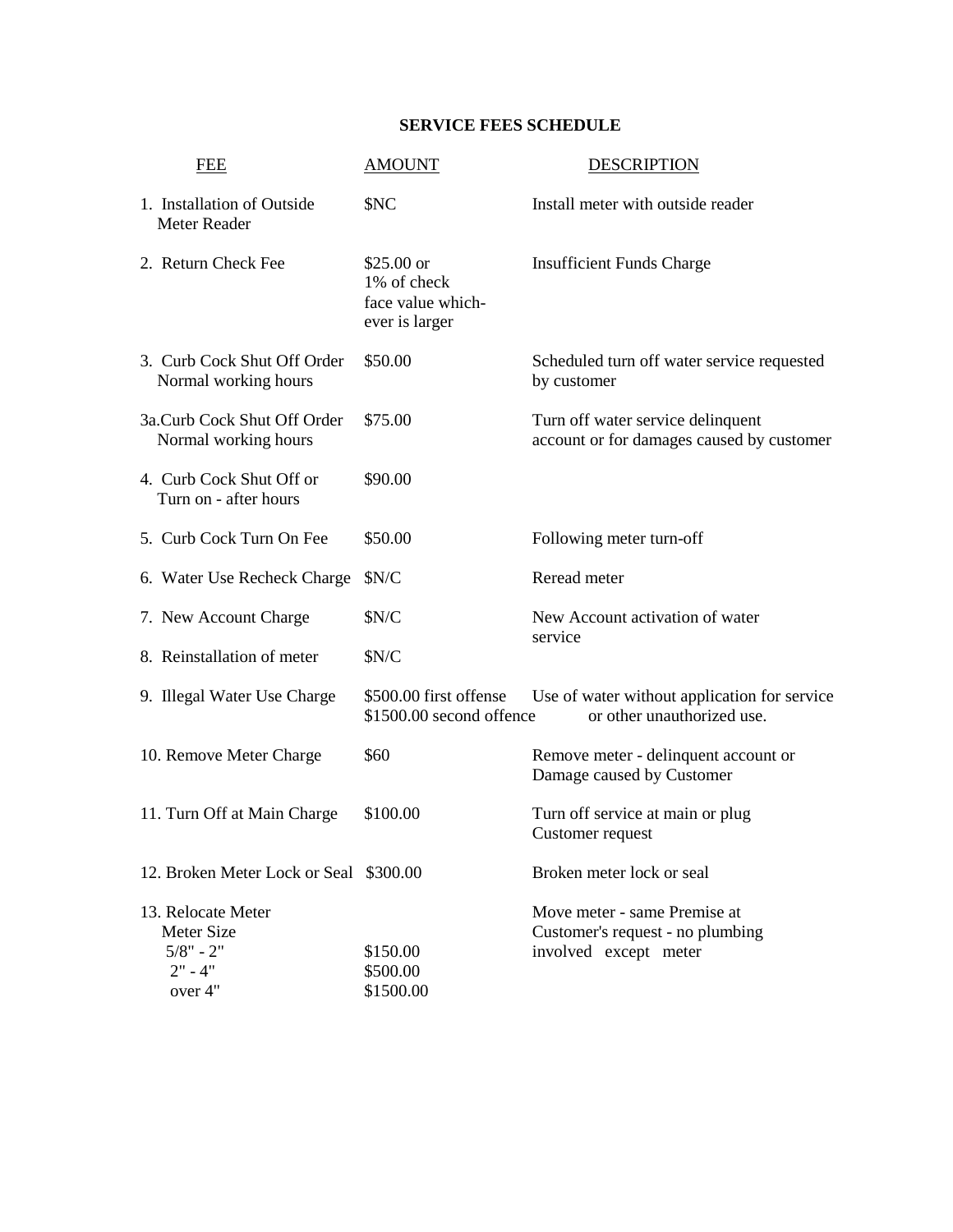|      | 14. Fire Hydrant Opening<br>Permit | \$100.00   | Cost of permit, installation of<br>meter, hydrant monitoring, opening<br>and closing of hydrant - normal<br>working hours-during a 30-day period |
|------|------------------------------------|------------|--------------------------------------------------------------------------------------------------------------------------------------------------|
| 14a. | Water Sales -<br>Fire Hydrants     | Actual Use | Sale of Water from metered<br>hydrants                                                                                                           |

15. Fees for Application of Water Service

#### WATER CONNECTION FEES

| Tie In Fee |
|------------|
|            |
|            |
| \$2,500    |
| \$3,000    |
| \$5,000    |
| \$7,500    |
| \$10,000   |
| \$12,500   |
| \$20,000   |
| \$25,000   |
|            |

Costs do not include expenditures for tapping sleeve and valve. Customer to be responsible for actual cost of tapping sleeve and valve.

| \$NC<br>\$100 Test Meter at Town Meter Shop<br>\$150<br>\$Actual cost to Town                       |
|-----------------------------------------------------------------------------------------------------|
|                                                                                                     |
|                                                                                                     |
|                                                                                                     |
|                                                                                                     |
|                                                                                                     |
|                                                                                                     |
| \$2.50/LF of water<br>Fee paid by developers for<br>inspection of the installation<br>of the system |
| Check test/retest device                                                                            |
| Locate and classify cross                                                                           |
|                                                                                                     |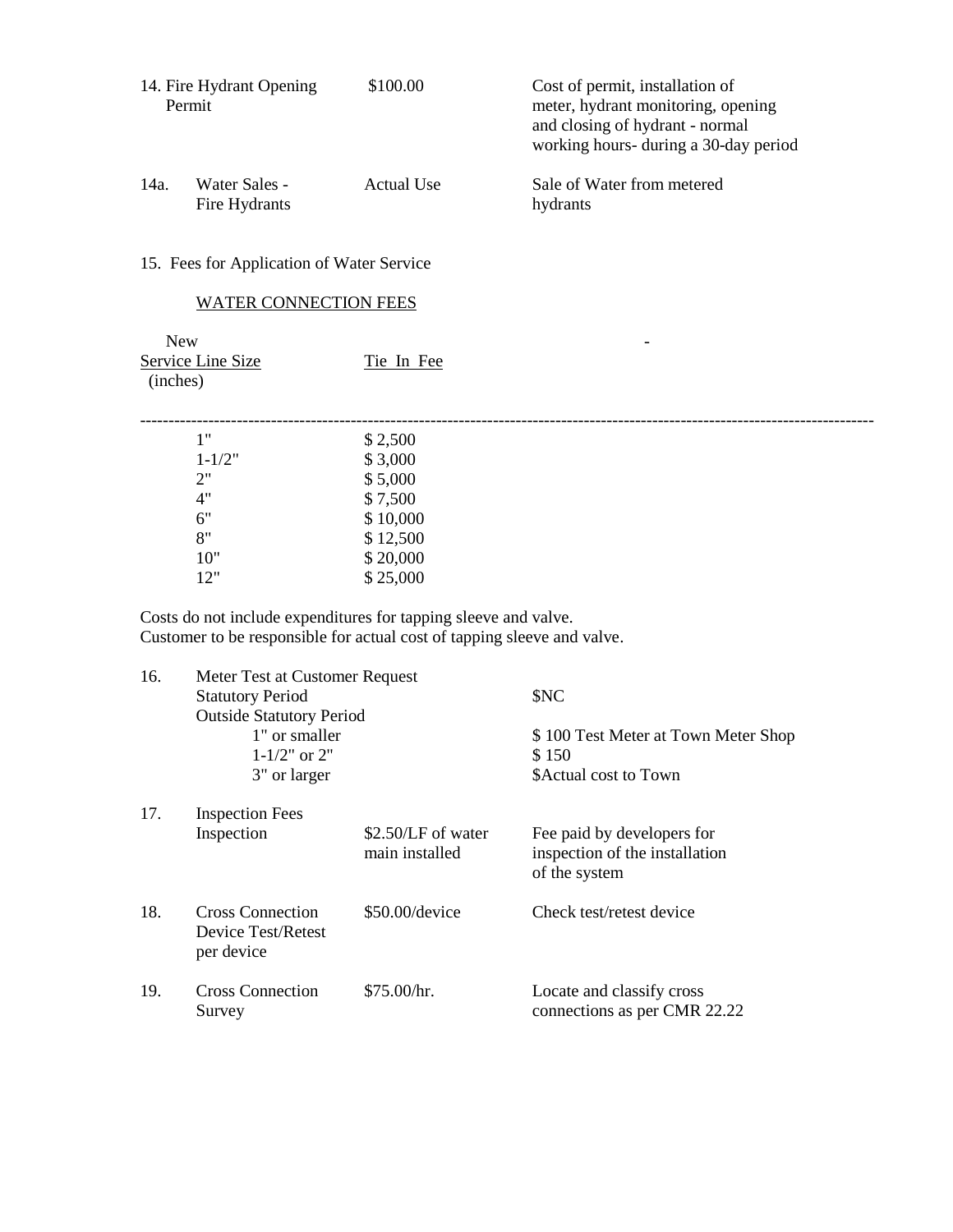| 20.  | Sale of Blueprints<br>per drawing                                           | \$10.00                                                          | Sale by Water Department                                                                  |
|------|-----------------------------------------------------------------------------|------------------------------------------------------------------|-------------------------------------------------------------------------------------------|
| 21.  | Sale of Maps<br>per map                                                     | \$10.00                                                          | Sale by Water Department                                                                  |
| 22.  | Repair of damaged<br>water mains                                            | <b>Actual Cost</b><br>incurred by Town to<br>repair damaged pipe |                                                                                           |
| 23.  | Plan Review Fee<br>per unit                                                 | \$5.00                                                           | Fee for Water Department                                                                  |
| 24.  | <b>Standby Fire</b><br>Protection(firelines) per day                        | <b>Actual Cost</b>                                               |                                                                                           |
| 25.  | <b>Testing Connections</b><br>& Inspections after<br>regular working hours  | \$115.00/hr.                                                     | Actual cost to Town including<br>overtime                                                 |
| 26.  | Damage to or<br>Replacement of<br>Fire Hydrant Meter                        | <b>Actual Cost</b>                                               | Fine to Customer                                                                          |
| 27.  | Replacement of<br>Damaged MeterCost                                         | Actual cost                                                      | Charge for meter and materials.                                                           |
| 27a. | Service charge to<br>Replace damaged meter<br>(regular working hours)       | \$60.00/hr                                                       | Charge with 1 hour minimum.                                                               |
| 27b. | Service charge to<br>Replace damaged meter<br>(after regular working hours) | \$115.00/hr                                                      | Charge with 1 hour minimum.                                                               |
| 28.  | Service Line Thawing                                                        | \$250.00                                                         | Includes turn service of $\&$ on, Thaw service<br>line from T handle to meter.            |
| 29.  | Fire Protection Service Charge                                              |                                                                  |                                                                                           |
|      | Pipe Size<br>1 inch<br>2 inch<br>4 inch<br>6 inch<br>8 inch                 |                                                                  | <b>Quarterly Service Charge</b><br>\$47.29<br>\$89.32<br>\$175.93<br>\$306.69<br>\$461.99 |
| 30.  | Lien Fee                                                                    | \$25.00                                                          | Fee to levy delinquent water charges to<br>Real Estate tax bill                           |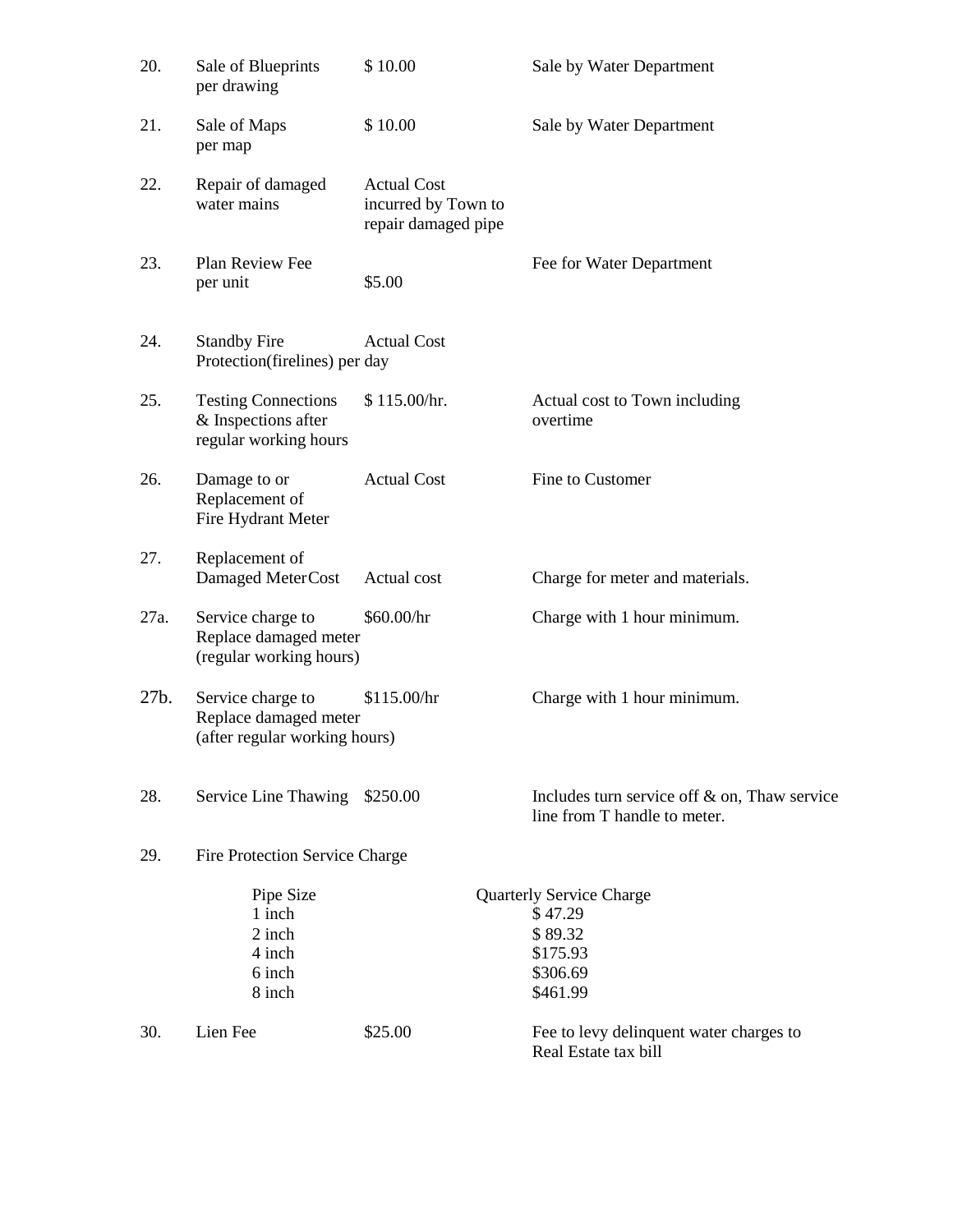| 31. | Final Water Charge                                         | \$50.00     | Fee to perform individual reading and<br>Billing for transfer, sale of property,<br>or other purpose |
|-----|------------------------------------------------------------|-------------|------------------------------------------------------------------------------------------------------|
| 32. | Miscellaneous Service \$70.00/hr                           |             | Any service work per hour not<br>Covered by specific charges                                         |
|     | 33. Miscellaneous Services<br>- after normal working hours | \$155.00/hr | Any service work per hour not<br>covered by specific charges (min 2 hr)                              |

**Michael McCall Town Manager Town of Southbridge Issued Date: June 22, 2022**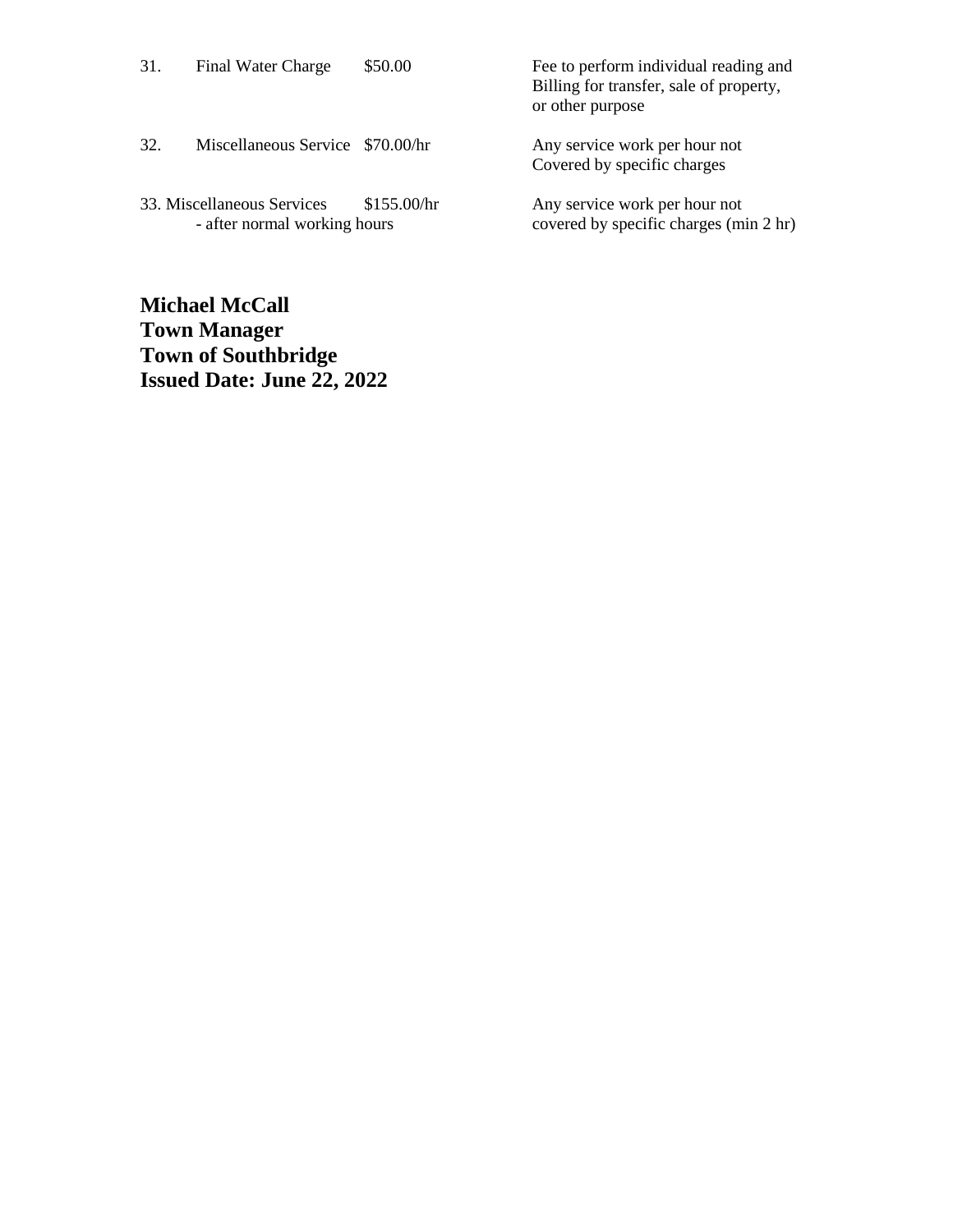## **SEWER**

## **TOWN OF SOUTHBRIDGE**

## **SEWER FEES and CHARGES**

## **AMENDED AND REISSUED**

### **June 22, 2022**

## **Effective July 1, 2022**

#### **Authority**

As follows: Part 1 **Article II, Section 12 "The Sewer Connection Fees" of the "1997 Regulation for the Installation and Connection of Building Sewer and for the Use of the Public Sewers in the Ton of Southbridge"** (are amended and consolidated) republished herewith Part II These changed are in addition to changing the **Sewer Rate Schedule for FY 2023;** Part III Article X, Section 11 "User Charges for Sewer Service" established by Town Manager is amended and reissued as noted below following a public hearing on the same matter.

#### **Part I SEWER RATE SCHEDULE FY 2023 COMMITMENTS & BILLING**

| <b>Metered Quarterly Consumption</b>         | Charge per hcf (100 cubic feet) |
|----------------------------------------------|---------------------------------|
| First 500 cubic feet                         | \$4.39                          |
| Next 3,500 cubic feet                        | \$6.00                          |
| Next 15,000 cubic feet                       | \$7.92                          |
| Next 81,000 cubic feet                       | \$11.77                         |
| Over 100,000 cubic feet                      | \$15.91                         |
| Effective all bill issued after July 1, 2022 |                                 |
| <b>Meter Size</b>                            | <b>Quarterly Base Charges</b>   |
| 1 inch                                       | \$85.28                         |
| $\frac{3}{4}$ inch                           | \$94.07                         |
| 1 inch                                       | \$119.40                        |
| $1\frac{1}{2}$ inch                          | \$153.53                        |
| $2$ inch                                     | \$247.37                        |
| 3 inch                                       | \$937.96                        |
| 4 inch                                       | \$1,194.04                      |
| 6 inch                                       | \$1,791.18                      |
| 8 inch                                       | \$2,473.51                      |
| <b>Unmetered</b>                             | \$181.86                        |
| <b>Septate Treatment</b>                     |                                 |
| -In Town                                     | \$48.69                         |
| -Out of Town                                 | \$69.32                         |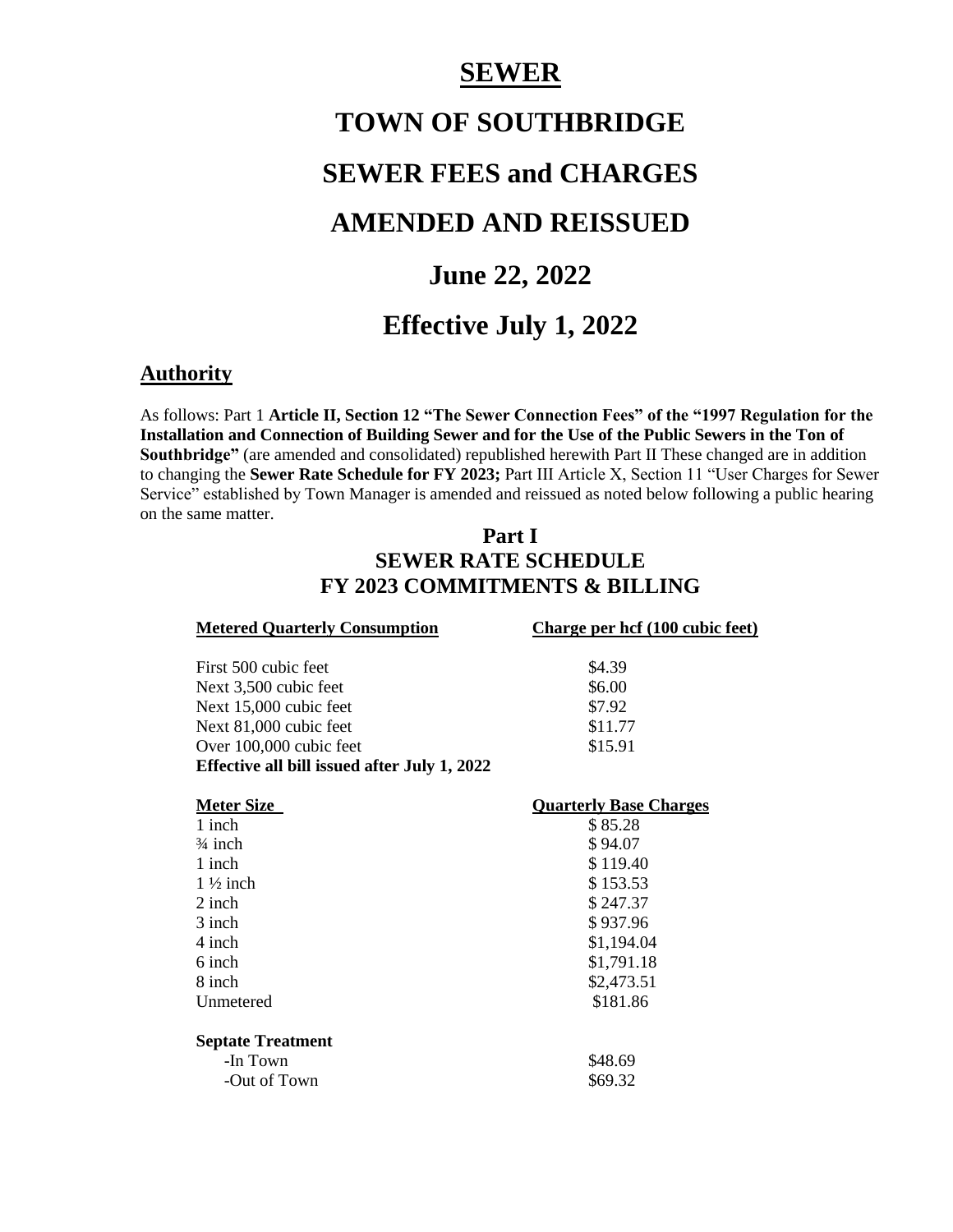## **Part II**

#### **"User Charges for Sewer Services" Town of Southbridge General By-law Article X, Section 11 SERVICE FEES SCHEDULE Effective July 1, 2022**

|     | <b>FEE</b>                                                                                                                                             | <b>AMOUNT</b>                                                     |               | <b>DESCRIPTION</b>                                                                                                               |
|-----|--------------------------------------------------------------------------------------------------------------------------------------------------------|-------------------------------------------------------------------|---------------|----------------------------------------------------------------------------------------------------------------------------------|
|     | 1. Return Check Fee                                                                                                                                    | $$25.00$ or<br>1% of check<br>face value which-<br>ever is larger |               | <b>Insufficient Funds Charge</b>                                                                                                 |
|     | 2. Illegal Sewer Use Charge                                                                                                                            | \$500.00 first offense<br>\$1500.00 second offence                |               | Use of sewer without application for service<br>or other unauthorized use.                                                       |
|     | 3. Turn Off at Main Charge                                                                                                                             | \$100.00                                                          |               | Turn off service at main or plug<br>Customer request (inspection only – actual<br>Construction to be done by outside contractor) |
|     | 4. Fee for Application of<br>Sewer exception Meters                                                                                                    | \$200.00                                                          |               | Fee includes only the cost of meter and inspection.<br>Customer is responsible for actual cost of                                |
|     | 5. Meter Test at Customer Request<br><b>Statutory Period</b><br><b>Outside Statutory Period</b><br>1" or smaller<br>$1 - 1/2"$ or $2"$<br>3" or larger |                                                                   | \$NC<br>\$150 | \$100 Test Meter at Town Meter Shop<br>\$Actual cost to Town                                                                     |
| 6.  | <b>Inspection Fees</b><br>Inspection                                                                                                                   | \$2.50/LF of sewer<br>main installed                              |               | Fee paid by developers for<br>inspection of the installation<br>of the system                                                    |
| 7.  | Sale of Blueprints<br>per drawing                                                                                                                      | \$10.00                                                           |               | Sale by Sewer Department                                                                                                         |
| 8.  | Sale of Maps<br>per map                                                                                                                                | \$10.00                                                           |               | Sale by Sewer Department                                                                                                         |
| 9.  | Repair of damaged<br>sewer mains                                                                                                                       | <b>Actual Cost</b><br>incurred by Town to<br>repair damaged pipe  |               |                                                                                                                                  |
| 10. | Plan Review Fee<br>per unit                                                                                                                            | \$5.00                                                            |               | Fee for Sewer Department                                                                                                         |
| 11. | <b>Testing Connections</b><br>& Inspections after<br>regular working hours                                                                             | \$115.00/hr.                                                      |               | Actual cost to Town including<br>overtime                                                                                        |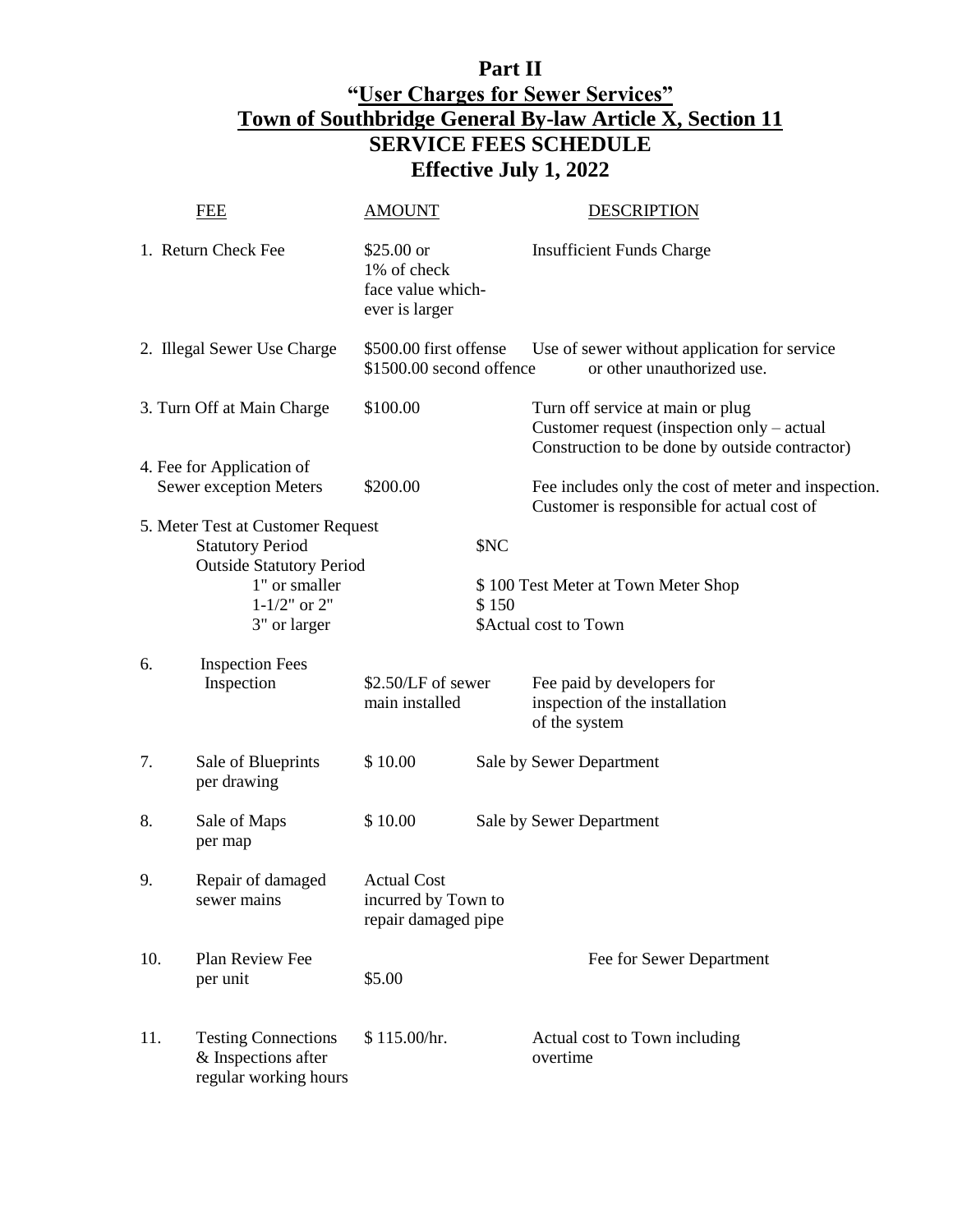| 12. | Damage to or<br>Replacement of<br><b>Exception Meter</b>           | \$ Actual Cost | Actual Costs to Town -<br>Charge for meter and materials.                                            |
|-----|--------------------------------------------------------------------|----------------|------------------------------------------------------------------------------------------------------|
| 13. | Lien Fee                                                           | \$25.00        | Fee to levy delinquent water charges to<br>Real Estate tax bill                                      |
| 14. | Final Sewer Charge                                                 | \$50.00        | Fee to perform individual reading and<br>Billing for transfer, sale of property,<br>or other purpose |
| 15. | Miscellaneous Service \$70.00/hr                                   |                | Any service work per hour not<br>Covered by specific charges                                         |
| 16  | Miscellaneous Services \$155.00/hr<br>- after normal working hours |                | Any service work per hour not<br>covered by specific charges (min 2 hr)                              |
| 17. | Sewer only Meter<br>Meter Reading Charge                           | \$10.00/qtr.   | Fee to perform quarterly reading of<br>Metered Sewer Only Non-commercial<br>Accounts.                |

#### **Part III "The Sewer Connection Fee"**

#### **Article II Section 12**

Section 12 Sewer Connection Fees are to be used to upgrade existing sewer collection line in order to maximize capacities for the sewage to be contributed by new growth; and potentially to add any needed capacity to the Wastewater Treatment Plant for new growth.

Fees will be uniform Town –wide: \$6.825 per gallon of Average Daily Flow (ADF) as calculated by 310 CMR 15.203. Fees will be payable at the time of issuance of the Town Sewer Connection Permit.

The Town Sewer Connection Permit will be valid for a period of one year from the date of issuance.

The fee per unit will be reduced if found to be excessive following the determination of actual cost to be incurred. An abatement per unit fee paid will be made with interest.

(a) New Residential Sewer Connections: \$6.825 per gallon, ADF fee per unit for new residential construction. (\$750/bedroom with a minimum of 3 bedrooms)

Additions to Existing Sewered Properties: \$6.825 per gallon, ADF, for the additional discharge to the Town Sewer from newly constructed properties currently connected to the Town Sewer. Building permits will not be issued until this fee has been paid.

(b) Sewer Connection Permit Fees will be waived for connection within 60 days to sewer line constructed by funding under the authority of MGL Chapter 21 Section 30A (Collection System Grant)